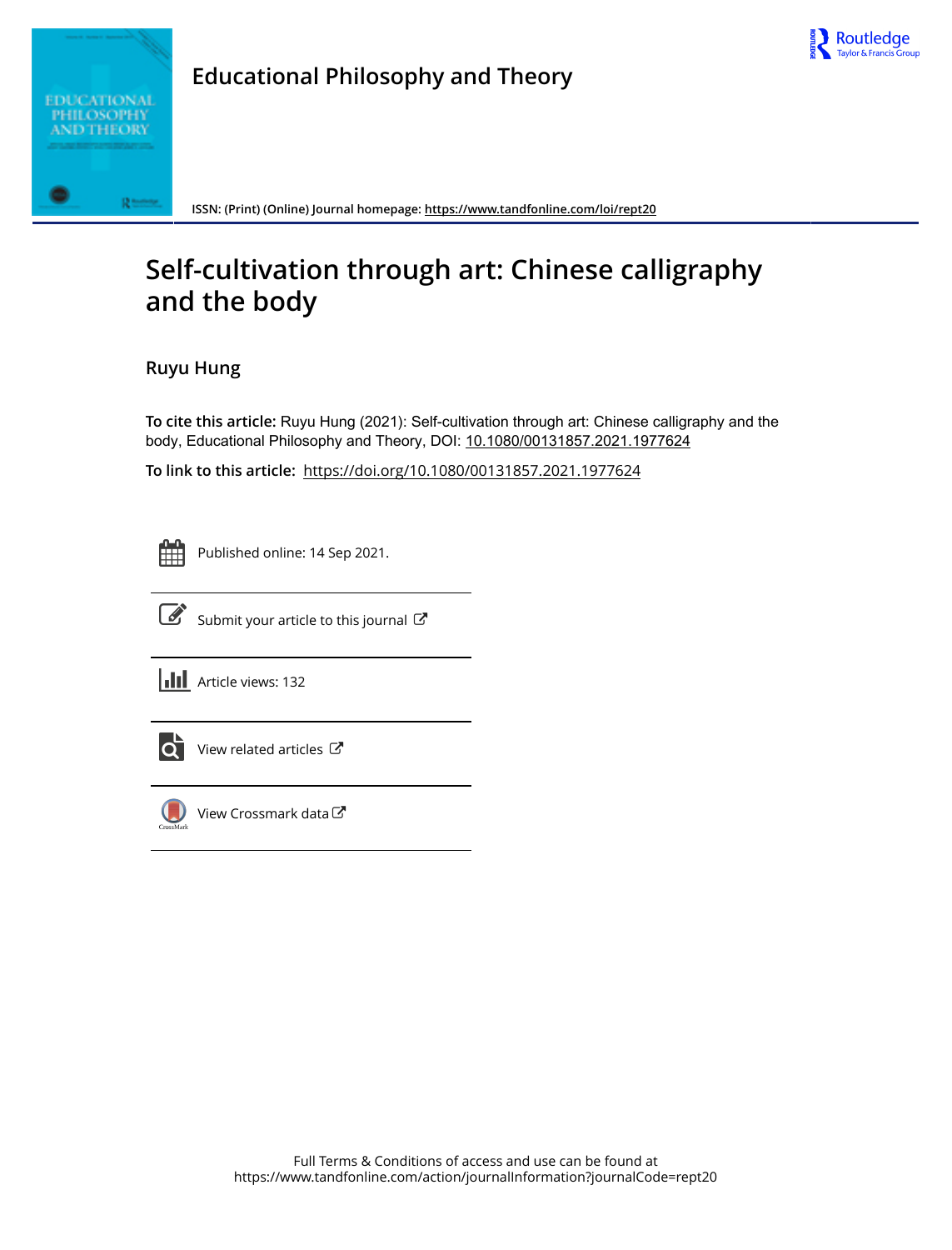#### Editorial

Routledae Taylor & Francis Group

Check for updates

# **Self-cultivation through art: Chinese calligraphy and the body**

<span id="page-1-0"></span>In Chinese philosophy, aesthetics, ethics, and metaphysics are closely interrelated in the sense that the goal of human existence—the cultivation of the self—can be achieved through moral improvement and artistic refinement. Confucius says, 'Aspire after the Dào. Be devoted to dé. Comply with rén. Wander the arts' (志於道、據於德、依於仁、游於藝。) (*Analects,* 7:6). These are four guidelines for living a good life. Dào (道), dé (德), rén (仁), and art (藝) are four vital aspects of the human existence. The term 'Dào' can be used as a noun or a as verb. 'As a noun, the 'Dào' indicates 'the path', 'the way', 'the principle', 'the law', 'the doctrine', and 'the truth'. As a verb, it means 'to say', 'to speak', 'to express', and 'to address'' (Hung, [2018](#page-5-0), p. 93). Dào as the way or path is not an ordinary or banal way of living or doing but the way that leads to the ultimate reality as well as the creative and everlasting truth of the world. Dào is mostly used to indicate the highest principle of the universe and has numerous metaphysical implications. Dé means the ethical, the moral, the virtuous, and goodness in a broad sense. In contrast, rén, the virtue most frequently mentioned by Confucius, has a more specific meaning. It is often translated as 'benevolence' or 'noble virtue.' Both concepts carry many ethical connotations. In Chinese culture, Dào, dé, rén, and art are four elements that are necessary for perfecting a human being. Since the time of Confucius, aesthetics, ethics, and metaphysics have been recognised as inextricable parts of the Chinese tradition of education, which aims to cultivate the ideal human being, or, in the Confucian term, junzi (君子). In this tradition, artistic practice is a way of refining the self. However, not all forms of art in the modern sense serve to fulfil this task. In ancient times, the Six Arts (六藝) were the requisites of the Confucian curriculum to educate literati. These were rites, music, archery, chariotry, calligraphy, and mathematics. Other long-existing artistic activities, such as pottery, woodcraft, sculpture, embroidery, and architecture are usually excluded from the scope of aesthetic self-cultivation. They are considered to belong to the category of crafts, whose aim is to manufacture articles for daily use rather than unique artworks. Among the Six Arts, Chinese calligraphy remains vibrant in modern times. Moreover, it is no longer a prerogative of the elite literati but has become a widely popular activity. For example, traditional calligraphy is commonly included in elementary school curricula in Chinese-speaking societies. Hence, the age-old notion of self-cultivation remains relevant. The art of calligraphy provides a powerful lens through which the aesthetic way of self-cultivation in East Asia, as well as in the global context, can be viewed.

<span id="page-1-1"></span>It is worth noting that the body plays an extremely important role in calligraphy, as well as in the cultivation of the self. This is not only because the act of writing relies on the movement of the body but also because Chinese philosophy holds the holistic view that the self is a whole that incorporates the body and the mind (Hung, [2018,](#page-5-0) [2020](#page-5-1)). Writing is practised through the body and is thus a refinement of the mind. In Chinese, the term for self-cultivation 'xiushen' (修身). Literally, the word 修 (xiu) means 'to repair,' 'to mend,' 'to fix,' or 'to embellish,' while the word 身 (shen) means 'body.' Xiushen literally means 'body-fixing,' 'body-repairing,' or 'body cultivation,' while in its figurative sense, it denotes the cultivation of the self with one's moral character. Many Confucian classics, such as *Mencius, Daxue* (*Great Learning*), *Liji* (*Book of Rites*),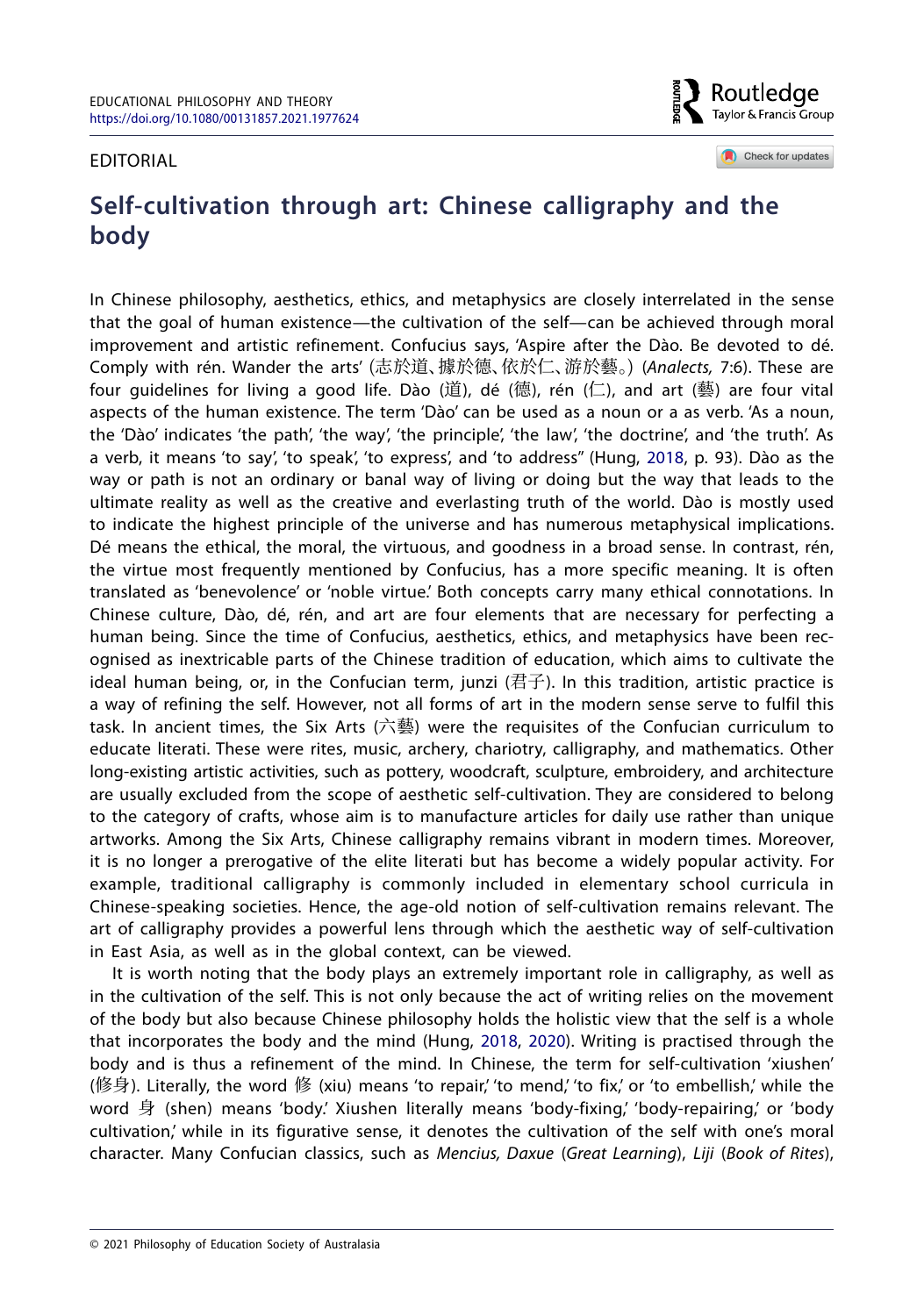and *Zhongyong* (*Doctrine of the Mean*), provide numerous explications of how xiushen builds the moral character of a noble person.

### **Xiushen**

The term xiushen is well known in Confucian classics. In *Zhongyong*, Confucius says that xiushen includes the cultivation of the three fundamental virtues of sensibility, benevolence, and bravery.

<span id="page-2-0"></span>The Master said, 'To be studious is near to sensibility. To earnestly practise is near to benevolence. To possess the sense of shame is near to bravery. He who knows these three things knows how to cultivate his own character (xiushen). Knowing how to cultivate his own character, he knows how to govern other men. Knowing how to govern other men, he knows how to govern the kingdom with all its states and families.' (Legge, [1885](#page-5-2); my modification)<sup>[1](#page-4-0)</sup>

<span id="page-2-5"></span><span id="page-2-3"></span><span id="page-2-1"></span>The cultivation of a human being in Confucianism has a procedural sequence. The process starts with the cultivation of one's own character (xiushen) and expands to family management (qíjia) and to the governing of the state and, ultimately, the world. A junzi is a human being of moral character who, given the opportunity, uses his talents to serve the king in ruling the state and benefitting people. If the time is not right, a junzi just 'concentrates on the enhancement of his own moral character all alone,' which in Chinese is 獨善其身 (dú shàn qí shēn) (Legge, [1985\)](#page-5-3). The exact translation of 'dú shàn qí shēn' is 'to be alone to better one's body.' As Mencius says, 'When the men of antiquity realized their wishes, benefits were conferred by them on the people. If they did not realize their wishes, they cultivated their personal character, and became illustrious in the world. If poor, they attended to their own virtue in solitude; if advanced to dignity, they made the whole kingdom virtuous as well.' (*Mencius,*14:9;Legge, [1985](#page-5-4))[.2](#page-4-1) However, Mencius does not mean improving physical health but moral quality. *Xunzi* is another prominent Confucian classic. It even contains a chapter titled 'Xiushen,' the main point of which is how to improve a person's moral character. In ancient Chinese, the words 'body,' 'self,' and 'person' are used interchangeably. Furthermore, the words 'body' (身, shen) and 'life' (生, sheng) are used interchangeably. The Chinese term for 'lifelong' or 'lifetime' can be 終身 (Zhongshen) or 終生 (zhongsheng). Zhong (終) means 'end' or 'from beginning to end.' Sheng (生) refers to 'birth,' 'life,' or 'living.' In the *Analects*, Zi Gong asks, 'Is there one word which may serve as a rule of practice for all one's life?' (Legge, [1861\)](#page-5-5).<sup>[3](#page-4-2)</sup> The original Chinese term for 'all one's life' is 終身. Overall, the words for 'body,' 'self,' and 'life' are used to refer to each other. The self is an embodied, living self. The cultivation of the body is the cultivation of the moral character of the self in a somatic sense. It is intriguing to find an ingenious Japanese character (kanji) that indicates the profound meaning of the process and the end of the cultivation of the embodied self—躾 (しつけ, shitsuke) (Saito, [2020\)](#page-5-6). The character 躾 does not exist in Chinese. It is a uniquely Japanese kanji, which means 'discipline' (Saito, [2020](#page-5-7)). However, this word combines two Chinese characters, 身 ('body') and 美 ('beauty'), which manifest the meaning of the word—the beauty and the beautifying of the body, which in turn inform the process and the end of self-cultivation. The word 躾 demonstrates the somatic and aesthetic significance of Confucian self-cultivation, or xiushen. In this view, Chinese calligraphy is a somatic and aesthetic activity of self-cultivation.

## <span id="page-2-6"></span><span id="page-2-4"></span><span id="page-2-2"></span>**Practising calligraphy as a means of xiushen**

Chinese calligraphy is a special somatic activity because it uses a brush to write. Paintbrushes are also used in oil painting, but the way the brush is used is different from the way it is used to write Chinese characters. In oil painting, pigments are placed on the painting surface by using repeated brush strokes, and there is often more than one layer of paint. In contrast, the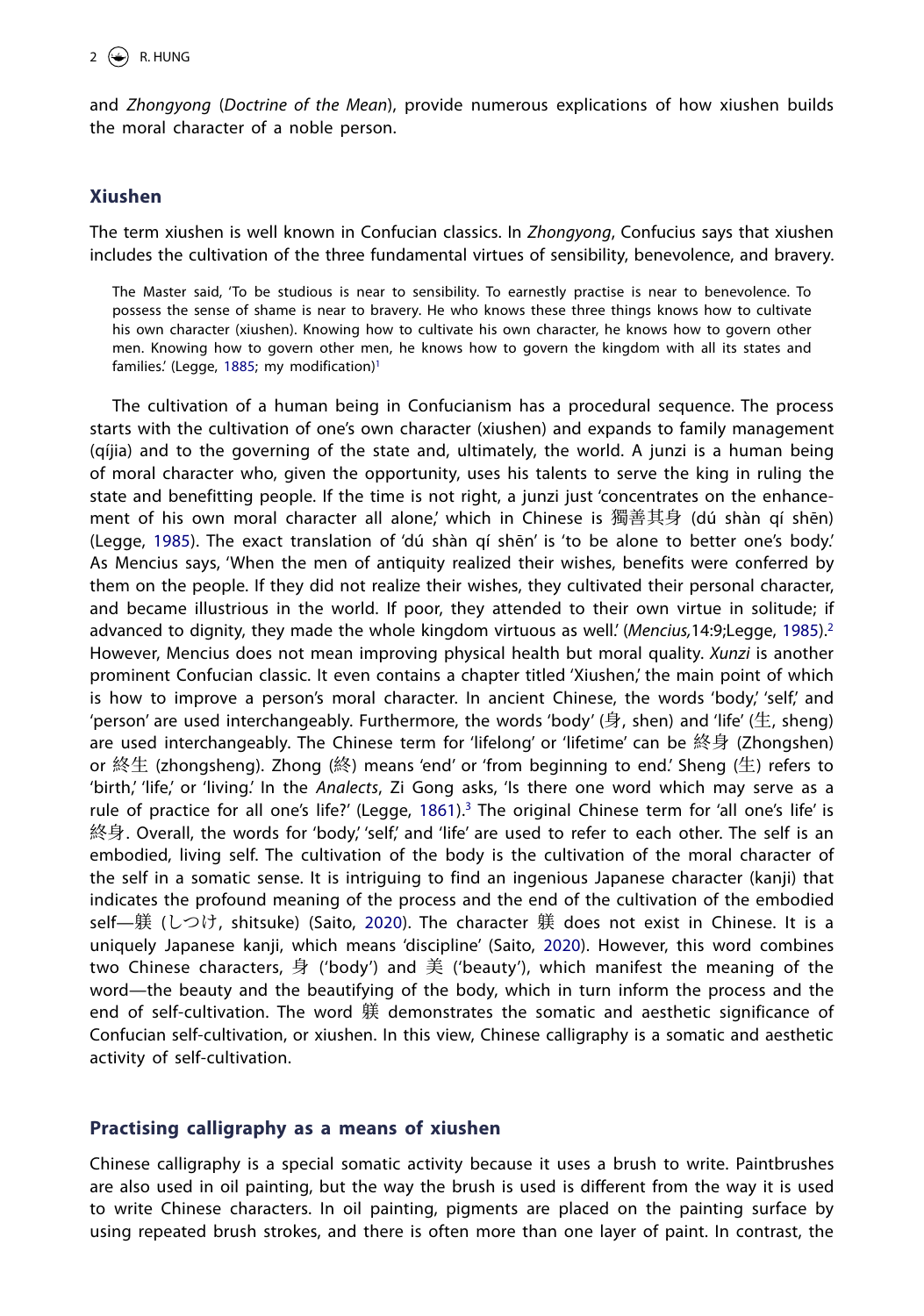<span id="page-3-4"></span>creation of Chinese calligraphy relies on each brush stroke. Every stroke matters. The movement of every part of the artist's body makes a difference in writing. As Shusterman ([2018,](#page-5-8) p. 86) notes, 'the creation of skilled brush strokes involves not only the hand wielding the brush but the soma (or *shen*) as a whole: one's vision, proprioceptive and kinesthetic feelings, one's energy, balance, breathing, and emotions—all influence the quality of the brush stroke.' Every stroke reflects the calligrapher's emotions, physical feelings, and mental condition. More importantly, the calligrapher's moral quality is revealed in the strokes. The notion that 'the work of calligraphy is who and what the calligrapher is' (書如其人) is deeply embedded in Chinese traditional culture. 'Calligraphy shows the quality of one's achievement in the arts. … it also marks the level of one's moral development' (Hung, [2018](#page-5-0), p. 63). The Sòng dynasty poet Su Shì (1037–1101) says, 'Either beautiful or ugly, a calligraphic work can tell the moral character of the calligrapher. It is beyond question that beautiful brush-writing must be created by a noble person and ugly brush-writing must be created by a mean person' (Hua, [1997](#page-5-9), p. 288; my translation)[.4](#page-4-3) Calligraphy is believed to reveal the truth about the calligrapher's personality—whether one is an upright or despicable person—because the stroke is a living somatic expression. Art critique of calligraphy always involves a moral judgement of the artist. Although making moral judgements based on one's calligraphic virtue is debatable, it is plausible to claim that practising calligraphy does improve certain virtues, such as patience, self-restrain, diligence, and carefulness (Hung, [2018\)](#page-5-0). Chinese calligraphy is a time-consuming and highly demanding task. It takes years of practice to achieve mastery. However, it is not only mastery but also a unique and authentic style that makes a calligrapher great. Let me elaborate on this point by highlighting two aspects of calligraphic greatness: the practical and the quintessential aspect.

<span id="page-3-2"></span><span id="page-3-1"></span><span id="page-3-0"></span>Regarding practice, there are two main methods for achieving a mastery of calligraphy skills: imitation of past masters' works and constant practice (Hung, [2018](#page-5-10)). A learner spends years imitating and continuously practising to acquire these skills. This process of incorporating past masterpieces and developing one's own style is a means of cultivating the self aesthetically and metaphysically. Shusterman ([2018](#page-5-8)) makes two interesting observations regarding the somatic dimension of the use of the brush. First, there are analogies between bodily parts and writing tools. Ink and water are analogous to bodily fluids, such as blood and lymph; the hairs of the brush are analogous to human hair and skin; and the hard bamboo stem is analogous to bones and the skeletal frame. Second, brush strokes are often described in somatic terms, such as bones, flesh, blood, arteries, sinew, and bone marrow. These physiological terms reflect the importance of the body in the process of writing. Hence, we can agree with Billeter ([1990\)](#page-5-11) that there is a 'body sense' underlying the activity of brush writing. This can be understood as a sense that 'enables the calligrapher to 'give body' to the character and as a sense *belonging to the body*' (Billeter, [1990](#page-5-11), p. 38). Furthermore, this body sense allows the form of the character '*to be a representation of [the calligrapher's] body*' (Billeter, [1990](#page-5-11), p. 41). In other words, in the process of writing, the body sense enables the somatic movement of the calligrapher, the formation of characters, and the projection of the calligrapher's personality on the work. The acquisition of supreme calligraphy skills is a process of cultivating the body. During this process, the calligrapher's body develops a relationship with the self and the world through constant practice. Continuous practice habituates and incorporates the calligrapher's body by fitting an inner spatialisation and the space on the paper. It is the very practice that engages the callig-rapher in the world and enables them to project themselves on the work. As Billeter [\(1990](#page-5-12), p. 156) notes, 'the phenomenon of projection is one of the mainsprings of calligraphy, but also one of the fundamental mechanisms of our subjective life in general. It informs the point where the roots of calligraphic art and those of all our lived experience are intertwined.' As the calligrapher achieves mastery, their work becomes a nexus between the body/self and the world, especially nature.

<span id="page-3-3"></span>Regarding the quintessential aspect, there is a core concept in Chinese literary and art culture, 'Tien-ré-hé-yi' (天人合一, 'the harmony between humanity and nature') (Hung, [2019](#page-5-13)). The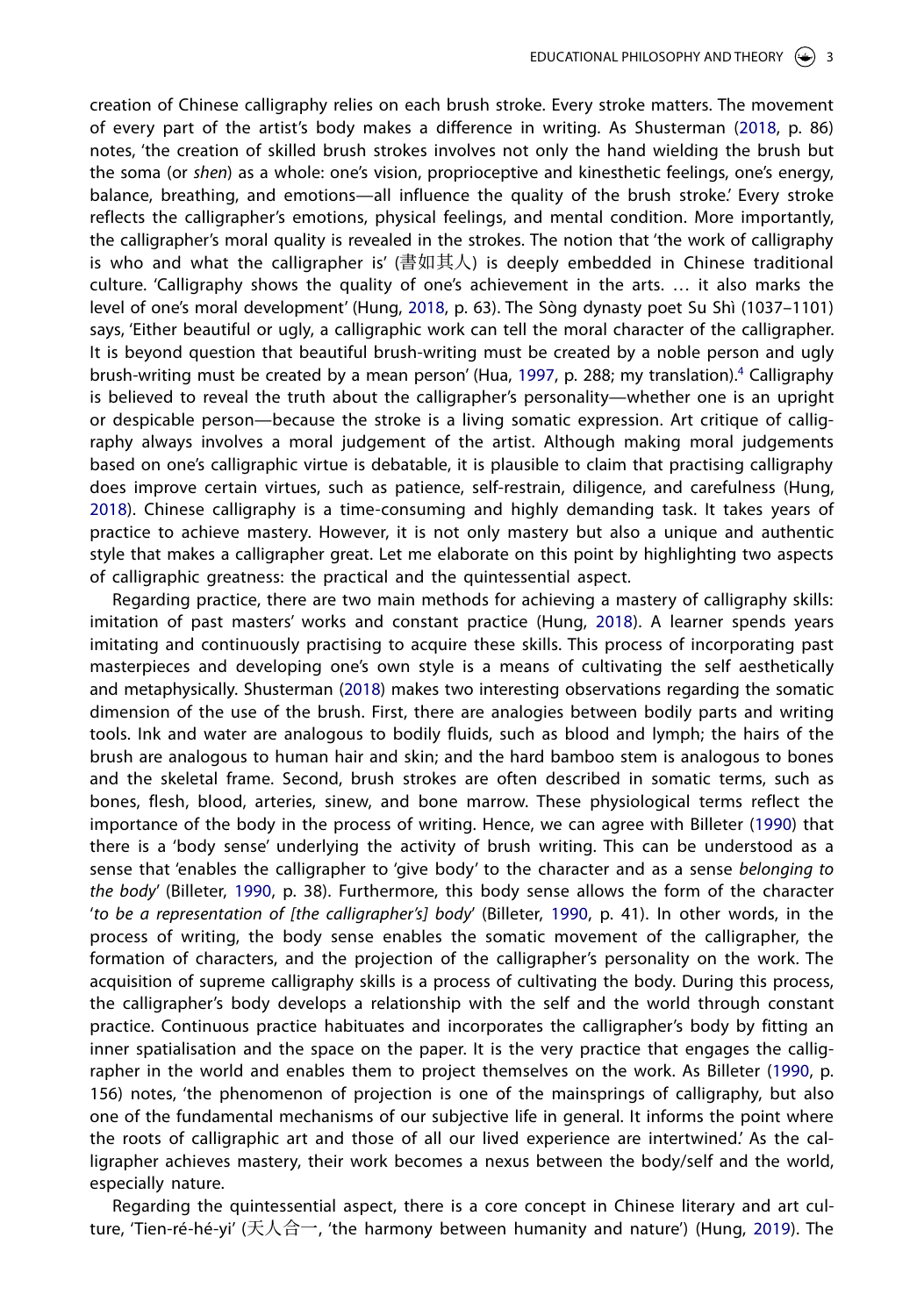<span id="page-4-6"></span>art of calligraphy pursues the realisation of the belief that nature, art, and the artist are interconnected (Ying, [2012](#page-5-14)). In this view, the finest calligraphy must be natural and authentic. For example, despite the centuries separating them, the official scholar of the Eastern Hàn dynasty Tsài Yong (133–192 CE) and the literary critic Líu Xizăi (1813–1881 CE) both embrace the notion that 'calligraphy is generated from the nature' (Hung, [2020,](#page-5-15) p. 166). According to Tsài Yong, nature involves the natural forces of yin and yang and the underlying dynamics. During the process of writing, Tien-ré-hé-yi is embodied in the calligrapher as a person and in the brushwork. Harmony between humanity and nature is achieved when the calligrapher wields the brush in accordance with the interaction of natural forces. The calligrapher's movement and gestures follow natural change and rhythm. The calligrapher follows nature not only physically but also mentally. Tsài Yong writes:

<span id="page-4-5"></span>Before writing, one must meditate and contemplate. Go as the heart goes. Keep words within. Breathe peacefully. Be fully mindful in a most solemn manner. Then the writing cannot be ugly. The calligrapher must embody themselves into the words [in their mind] in order to write well. The words [and the postures and gestures] are like sitting or walking, flying or moving, coming and going, lying down or getting up, being depressed or being joyful, insects eating leaves, sharp swords and halberds, nice bows and arrows, water and fire, clouds and mists, the sun and the moon. Only when the calligrapher [and the written word] freely plays around the images can the finest calligraphy be produced. (Hua, [1997](#page-5-9), p. 6)<sup>[5](#page-4-4)</sup>

In this sense, calligraphy and the calligrapher, art and the artist are one. The refinement of artistic skills and artwork is the cultivation of the self through the pursuit of harmony between the human being and nature. In the Chinese artistic tradition, calligraphy and ink wash painting are considered 'cognates.' One of the fundamental themes of traditional Chinese painting is nature—natural landscapes. Landscape painting illustrates how the artist contemplates nature, which, as Shusterman [\(2018](#page-5-8)) aptly observes, is a deep reflection of oneself. 'This means that the contemplation of nature's beauties, if one's attention is genuinely profound and heart-felt, will contain some reflection of how those scenes make [*sic*] one feel' (Shusterman, [2018,](#page-5-16) p. 97).

In Chinese tradition, painting and writing are both significant media for the self-cultivation of literati. The act of using the brush provides the bodily and mental discipline necessary to attain harmony with nature. Artistic writing is a path to the refinement of personality through the peaceful and mindful union between human beings and nature, which includes the contemplation, identification, and expression of nature. Chinese culture holds a special place for self-cultivation through the embodiment of art.

#### **Notes**

- <span id="page-4-0"></span>[1.](#page-2-0) 好學近乎知, 力行近乎仁, 知恥近乎勇。知斯三者, 則知所以修身;知所以修身, 則知所以治人;知所以治人, 則知所以治天下國家矣。(中庸, 21)
- <span id="page-4-1"></span>[2.](#page-2-1) 古之人, 得志, 澤加於民;不得志, 脩身見於世。窮則獨善其身, 達則兼善天下。(孟子,14:9)
- <span id="page-4-2"></span>[3.](#page-2-2) 有一言而可以終身行之者乎?(論語, 15:24).
- <span id="page-4-3"></span>[4.](#page-3-0) 書有工拙, 而君子小人之心, 不可亂也。(蘇軾, 論書) (Hua, [1997](#page-5-17), p. 288).
- <span id="page-4-4"></span>[5.](#page-4-5) 夫書, 先默坐靜思, 隨意所適;言不出口, 氣不盈息;沉密神彩, 如對至尊, 則無不善矣。為書之體, 須入其形, 若坐若行, 若飛若動, 若往若來, 若臥若起, 若愁若喜, 若蟲食木葉, 若利劍長戈, 若強弓硬矢, 若水火, 若雲 霧, 若日月, 縱橫有可象者, 方得謂之書矣。(蔡邕, 書論)

## **ORCID**

*Ruyu Hung* [http://orcid.org/0000-0002-8583-8456](https://orcid.org/0000-0002-5108-0181)